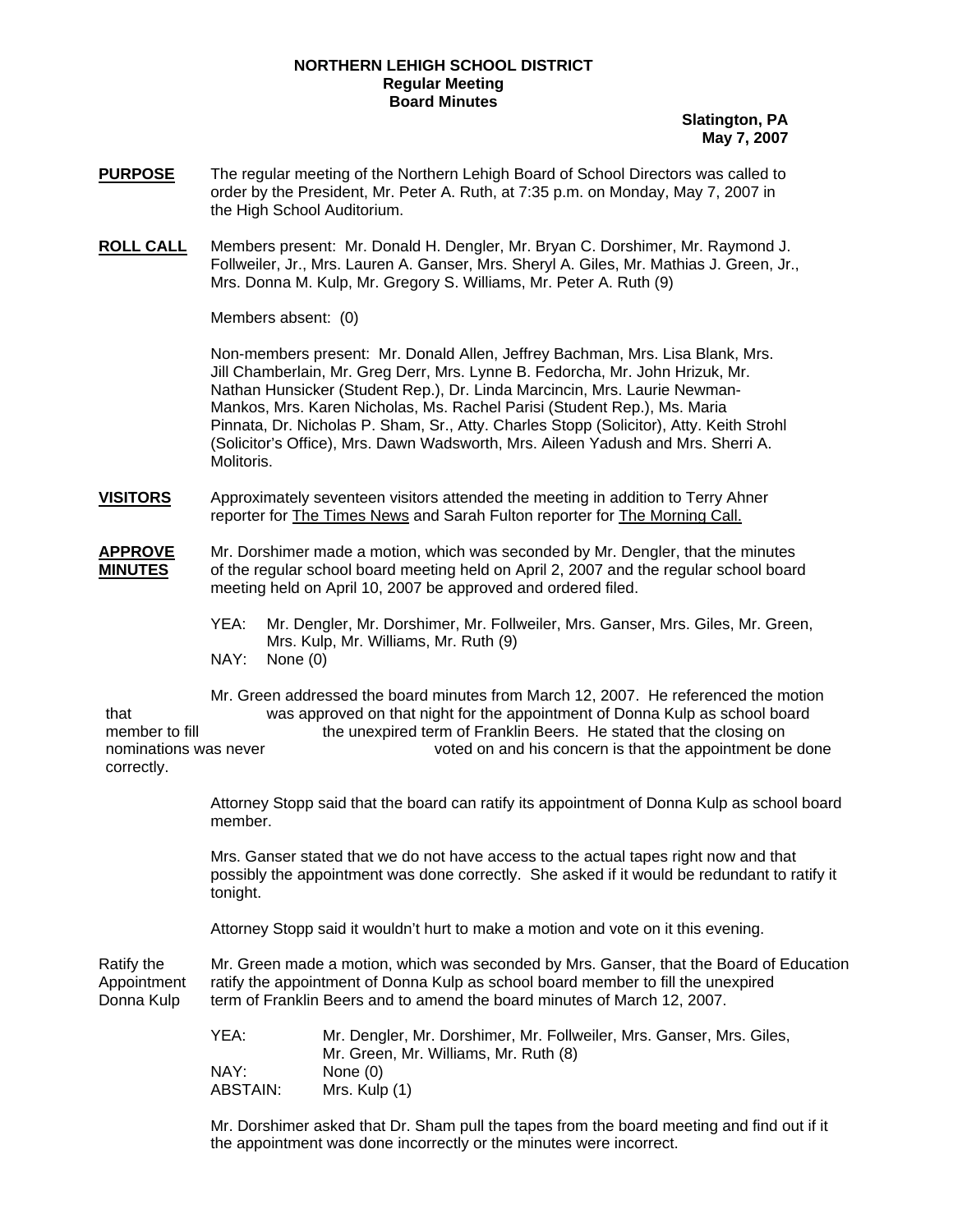**SPECIAL** Carbon Lehigh Intermediate Unit – Mr. Bryan C. Dorshimer reported that Dr. Kathleen Makuch, **BOARD** who was hired by CLIU to perform a transportation study, submitted her report at the **REPORTS** last CLIU board meeting. There are a few items that need to be corrected and they are on target to saving 1 million dollars, as promised to school districts, from one budget year to the next. He reported that the Planned course of Education for students at the Youth Forestry Camp #2 was approved. He said there is a golf tournament coming up but he was unsure of the date and will report later. Open house for the new building is scheduled for March 16, 2007. Everyone is welcomed to attend. They are looking into applying for a grant in the amount of \$5,000,000 for technology to be distributed throughout school districts in Pennsylvania. Legislative Report - Mr. Gregory S. Williams stated that on May 27, 2007, he and Mr. Green attended the PSBA Spring Legislative Meeting. He reported on Representative Karen Beyers bill which would take the responsibility of cyber/charter schools away from the local school district and make it completely funded by the state. He also stated that they discussed an issue that Salisbury Township is having concerning the largest tax payer in the school district who is appealing its tax assessment. When this happens, the district is responsible to escrow 25% of the possible amount their budget can be affected for this year's budget even though the appeal process wouldn't happen until after this year's budget. Mr. Williams reported on a Friend of the Courts Brief that was filed in the United States Circuit of Board Appeals by PSBA. The original court case stated that parents of home school children claimed that the document requirements they must submit to the public school under the school code violates their religious rights under the Pennsylvania Religious Freedoms Act and the United States Constitution. PSBA argued the documents required for home school students are an essential part of advancing Pennsylvania's interest in enforcing compulsory education laws. Mr. Williams said the Senate is considering Senate Bill 467 which would increase the penalty to any government official including school directors for a violation of the Sunshine Act from \$500.00 to \$1,000.00 plus the cost of prosecution. Senate also approved Senate Bill 112 which revises existing requirements for schools to report incidents of violence on school property. Under Senate Bill 112 the Department of Education would create an advisory committee of school and law enforcement personnel to assist in the development of an appropriate form to be used when reporting an incident. Lehigh Carbon Community College – Mr. Mathias J. Green, Jr. reported that the college held its annual retreat this weekend. The college is taking a long term look at possibly providing student housing at the college. They are also looking at doing a 3 year budget cycle which would involve current year budget, next year and the following year. Committee Reports and/or Meetings Minutes of the Policy Committee Meeting held on April 10, 2007 were distributed. Dr. Sham reported that on May 16, 2007 when CLIU has their open house it is a Policy Committee Meeting night. Student Representatives to the Board Report Mr. Nathan Hunsicker and Ms. Rachael Parisi distributed their written student representative report and verbally reported on its contents. Solicitor's Report - Attorney Charles Stopp informed the board that a written report is coming on the issue of drug testing. He said that there are very sever federal civil rights constraints as to the length the public body can do to require public employees to undergo some random drug testing. There has to be some clearly defined public interest. They are attempting to look for more cases to provide better guidance to the policy committee. They have contacted Palisades School District and they are not pursing at this time.

 Federal and Other Programs Update - Mrs. Lynne B. Fedorcha submitted her Director of Curriculum and Instruction Report and reported on its contents.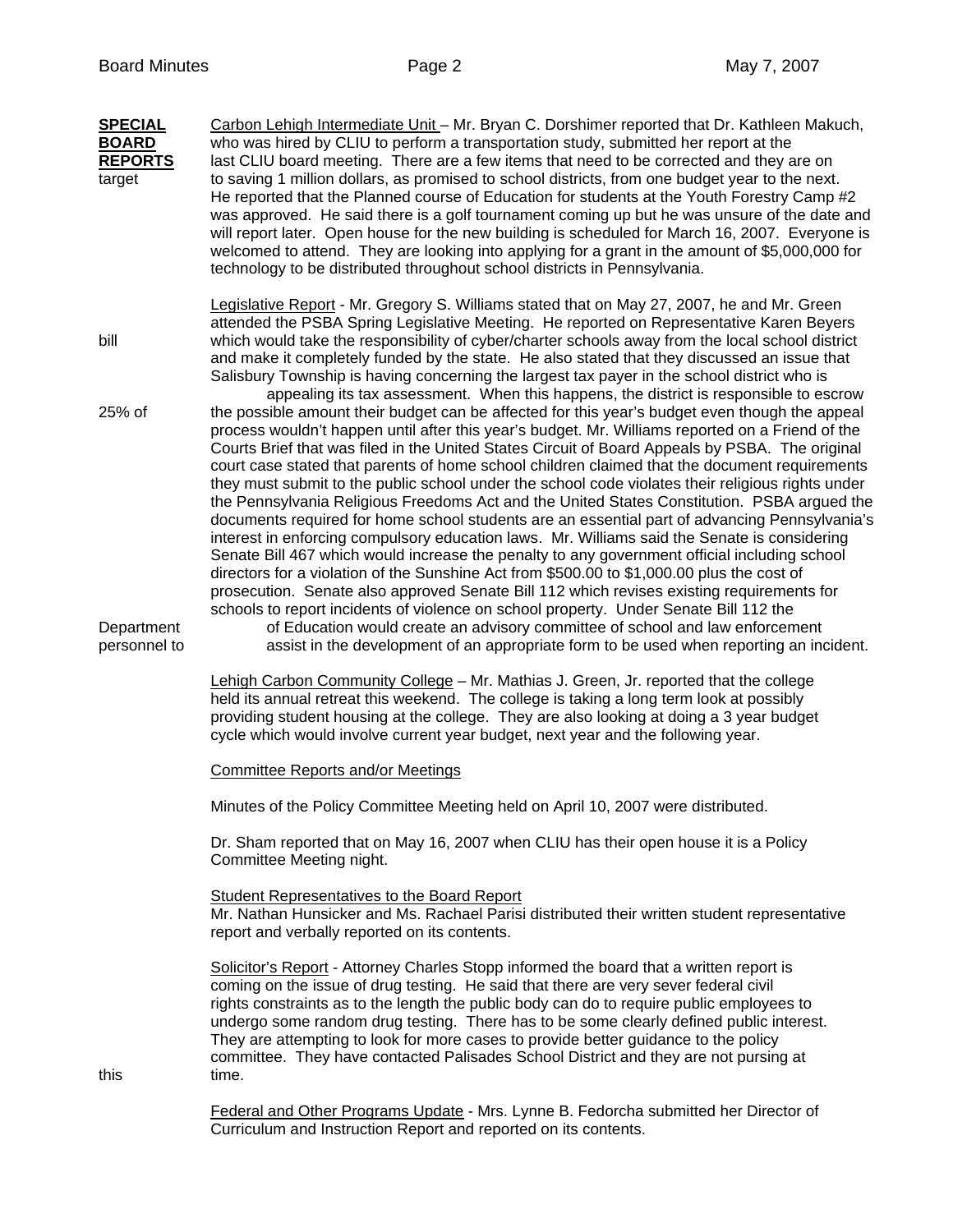Mrs. Nicholas reported on winning the Governor's Fitness Challenge and her attendance at the Wellness Conference with Shawn Green. She thanked everyone involved in helping them win this challenge.

 Mrs. Fedorcha stated that this week is Teacher Appreciate Week and she thanked our teaching staff for all their hard work.

**SPECIAL** Business Manager's Report - Mrs. Lisa A. Blank stated that under budget discussion is adoption **BOARD** of the proposed final budget. She stated that this is new Act 1 wording. She stated that back in **REPORTS** February the board adopted a preliminary budget which was to establish the maximum allowable **(cont.)** millage. She stated that we must still go through the old preliminary budget process which has been renamed the proposed final budget. She said that if the Board adopts the proposed final budget this evening we would be allowed to pass the final budget at the June 11, 2007 board meeting. If the Board does not adopt the proposed final budget this evening there will have to be a special board meeting in June to adopt the final budget.

Superintendent's Report - Dr. Nicholas P. Sham, Sr.

 Dr. Sham distributed the draft version of the Pandemic Flu Contingency Plan for the board to review.

Dr. Sham also recognized and thanked our teaching staff during Teacher Appreciation Week.

 Dr. Sham applauded Mrs. Fedorcha, building principals and the grant writer for the great job they did writing the 720 Grant.

 He informed the Board that in this week's packet they received the rough draft of the PEL study. He will speak on this issue next week. He also said that he had Barry Brobst review the PEL study and he will be submitting a written response.

 Dr. Sham reported on his attendance at the Lehigh University School Study Council Meeting and the guest speakers which were 3 superintendents, 2 who are sitting superintendents currently and one who was a superintendent, in New Jersey school districts. They addressed referendum in New Jersey and the possibility for referendum in Pennsylvania.

 Dr. Sham addressed the board concerning the addition of another Head Start Program at Peters Elementary. They had originally thought that the \$158,000 would be enough to cover this program. Through talks with Head Start they have come to realize that this is probably going to cost more than originally anticipated. Mrs. Fedorcha reported that the grant is to offer a pre K program and that we have a Head Start Pre K program which offers many additional services. She listed what would be provided through Head Start if we decided to add another Head Start Program in collaboration with us. She stated that Northern Lehigh would be responsible for approximately \$82,000.00 above the \$158,000.00 provided by the grant.

 Mr. Williams said that when he heard that we could do this and it would all be covered by a grant he was excited. Even if there was some cost to the district he would have been willing to possibly agree to it. He is not willing to agree to add \$82,000.00 to the budget. He asked if

there was some other way the district could make this work with little or no cost to the district.

 Dr. Sham stated that he's not sure if the district can do this themselves and do it for only \$158,000.000.

 Mr. Green asked if we can do a reduced program without Head Start that would help these students. He does not want to throw away this grant money.

 Dr. Sham stated that if the Board wants administration to pursue the possibility of running the program ourselves he can do that and report back to the board with numbers next week.

Mr. Green asked if we can discuss this at Wednesday night's finance committee meeting.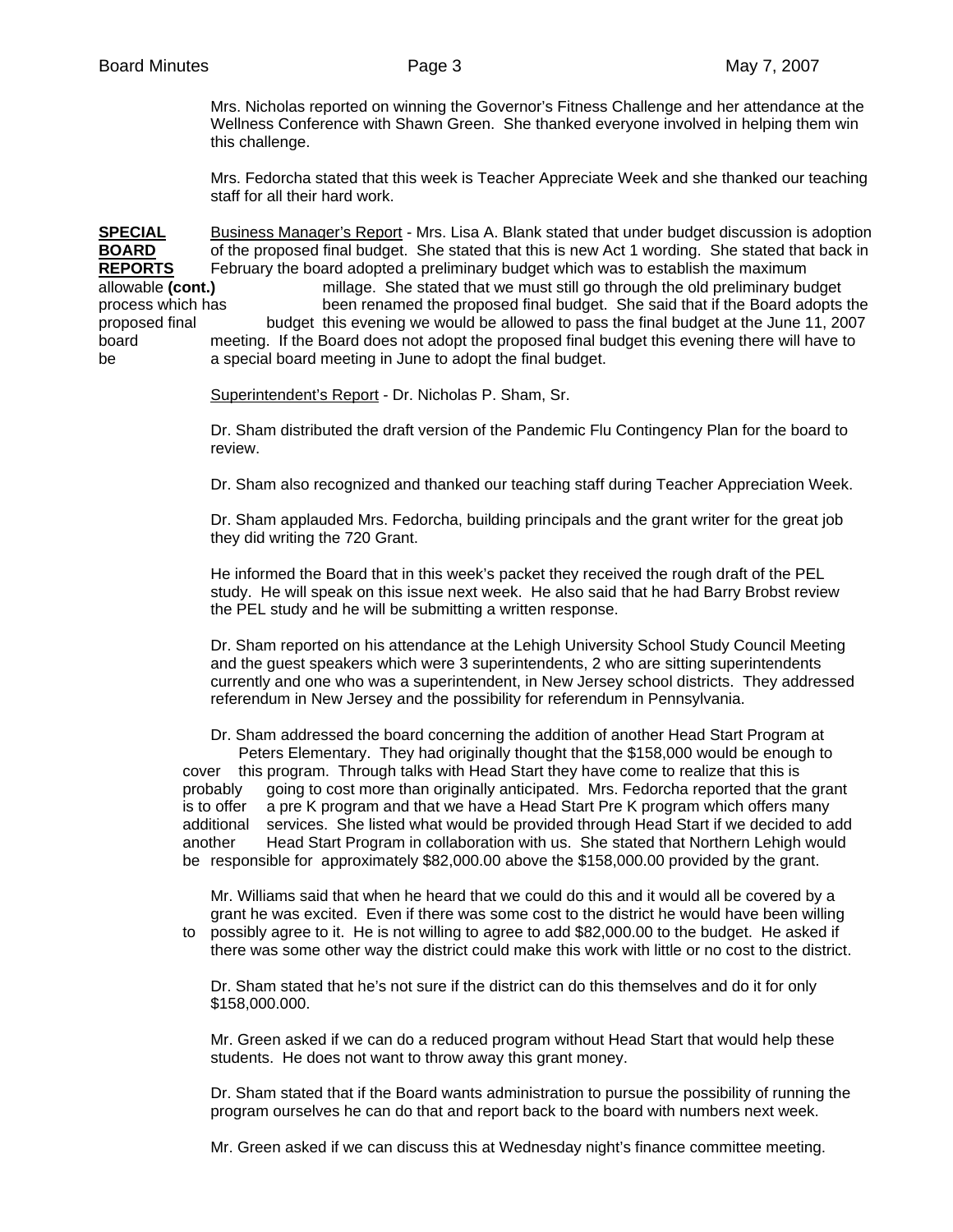| <b>Board Minutes</b>                                        | Page 4                                                                                                                                                                                                                                                                                                                                                                                                                                                                                                                                                                                                                                                                                                                                                                                                          | May 7, 2007 |
|-------------------------------------------------------------|-----------------------------------------------------------------------------------------------------------------------------------------------------------------------------------------------------------------------------------------------------------------------------------------------------------------------------------------------------------------------------------------------------------------------------------------------------------------------------------------------------------------------------------------------------------------------------------------------------------------------------------------------------------------------------------------------------------------------------------------------------------------------------------------------------------------|-------------|
|                                                             | Mrs. Lauren Ganser stated that the Community College is running some Preparedness<br>Classes June 4-8, 2007.                                                                                                                                                                                                                                                                                                                                                                                                                                                                                                                                                                                                                                                                                                    |             |
| <b>SPECIAL</b><br><b>BOARD</b><br><b>REPORTS</b><br>(cont.) | Dr. Sham told the board that in the past few weeks there has been some issues revolving<br>around a softball tournament that was run in the district and the use of facilities. Based on<br>information gathered, Dr. Sham is going to address this at Buildings and Grounds Committee<br>Meeting on Wednesday night because there are many issues involved.                                                                                                                                                                                                                                                                                                                                                                                                                                                    |             |
| <b>PUBLIC</b><br><b>COMMENT</b>                             | Charlie Maurer - Washington Township asked what the issues are before he addresses<br>his concerns.                                                                                                                                                                                                                                                                                                                                                                                                                                                                                                                                                                                                                                                                                                             |             |
|                                                             | Dr. Sham stated that the issue of use of facilities first goes to the students before outside<br>organizations. He stated that he wanted to address this entire issue at the Buildings and<br>Grounds Committee Meeting instead of at the board meeting because it is a use of facilities<br>issue.                                                                                                                                                                                                                                                                                                                                                                                                                                                                                                             |             |
| <b>PUBLIC</b><br><b>COMMENT</b>                             | Charlie Maurer - Washington Township asked if he could be invited to that meeting because<br>he has a lot to say about this matter.                                                                                                                                                                                                                                                                                                                                                                                                                                                                                                                                                                                                                                                                             |             |
|                                                             | He was told that all committee meetings are open to the public.                                                                                                                                                                                                                                                                                                                                                                                                                                                                                                                                                                                                                                                                                                                                                 |             |
| <b>PUBLIC</b><br><b>COMMENT</b>                             | Charlie Maurer - President of Northern Lehigh West End and he ran the Mallory Bomboy<br>Tournament. He has run the youth association for 13 years and he always puts in a use of<br>facilities request. He stated that it has always been given and always honored. He stated                                                                                                                                                                                                                                                                                                                                                                                                                                                                                                                                   |             |
| that                                                        | he requested the use of facilities for the softball fields from 8:00 a.m. to 7:00 p.m. that day. It<br>was signed by the athletic director and support services. Two weeks prior to the event he<br>received a phone call from the school saying they needed it for a practice. He told them he<br>had 46 teams coming in to play in this charity event and that it is unacceptable, he needs the<br>facilities. He was told that they needed it for a varsity practice from 9:00 -11:00 a.m. that<br>morning. After many compromises they agreed to be off the field by 8:30 a.m. that morning                                                                                                                                                                                                                 |             |
| SO<br>not                                                   | the field could be prepped for the tournament. When they arrived that morning they found out<br>there was no practice. He went to the field at 7 a.m. and there was no one there. He does<br>understand where there was a conflict with the use of facilities when there was nobody there<br>using the field that morning.                                                                                                                                                                                                                                                                                                                                                                                                                                                                                      |             |
|                                                             | Mr. Ruth asked if he was on the field by 8:00 a.m.                                                                                                                                                                                                                                                                                                                                                                                                                                                                                                                                                                                                                                                                                                                                                              |             |
| <b>PUBLIC</b><br><b>COMMENT</b>                             | Charlie Maurer said he and his son where on the field by 7:00 a.m.                                                                                                                                                                                                                                                                                                                                                                                                                                                                                                                                                                                                                                                                                                                                              |             |
|                                                             | Dr. Sham said that he thinks practice was called off because there were so many girls playing<br>in the tournament. He said that Mr. Maurer indicated to him that he needed to be on the field<br>by 9:00 a.m. When Dr. Sham talked to Mr. Geist, Mr. Geist indicated he had talked to<br>Mr. Maurer and the two of them had come to an agreement when he would get the field. Dr.<br>Sham said he then contacted Mr. Maurer and Mr. Maurer said that he needed to be on the<br>field by 8:30 a.m. because they needed to drag the field and paint lines. Dr. Sham again<br>contacted Mr. Geist and they agreed to accommodate Mr. Maurer. After that they canceled<br>the practice because of the number of students that would not be available for practice<br>because they were involved in the tournament. |             |
| <b>PUBLIC</b><br><b>COMMENT</b>                             | Charlie Maurer - Washington Township said there were also girls that wanted to participate<br>but they were being denied by the softball coach. Mr. Maurer thinks the coach should have<br>been more sensitive to the entire tournament and the girls desire to participate in this<br>tournament. He does not understand why school officials where not 100% supportive of this<br>effort instead of giving him a rough time about the use of facilities. He wants to know why this<br>was not supported.                                                                                                                                                                                                                                                                                                      |             |
|                                                             | Mr. Geist said that the school was in full support of the tournament but they had no<br>information. There was no information passed on throughout the entire period. He said his<br>two concerns where eligibility of our high school softball players. Were they going to be able<br>to continue to play throughout the season in an eligibility standpoint through PIAA and he                                                                                                                                                                                                                                                                                                                                                                                                                               |             |

never received an exact tournament schedule.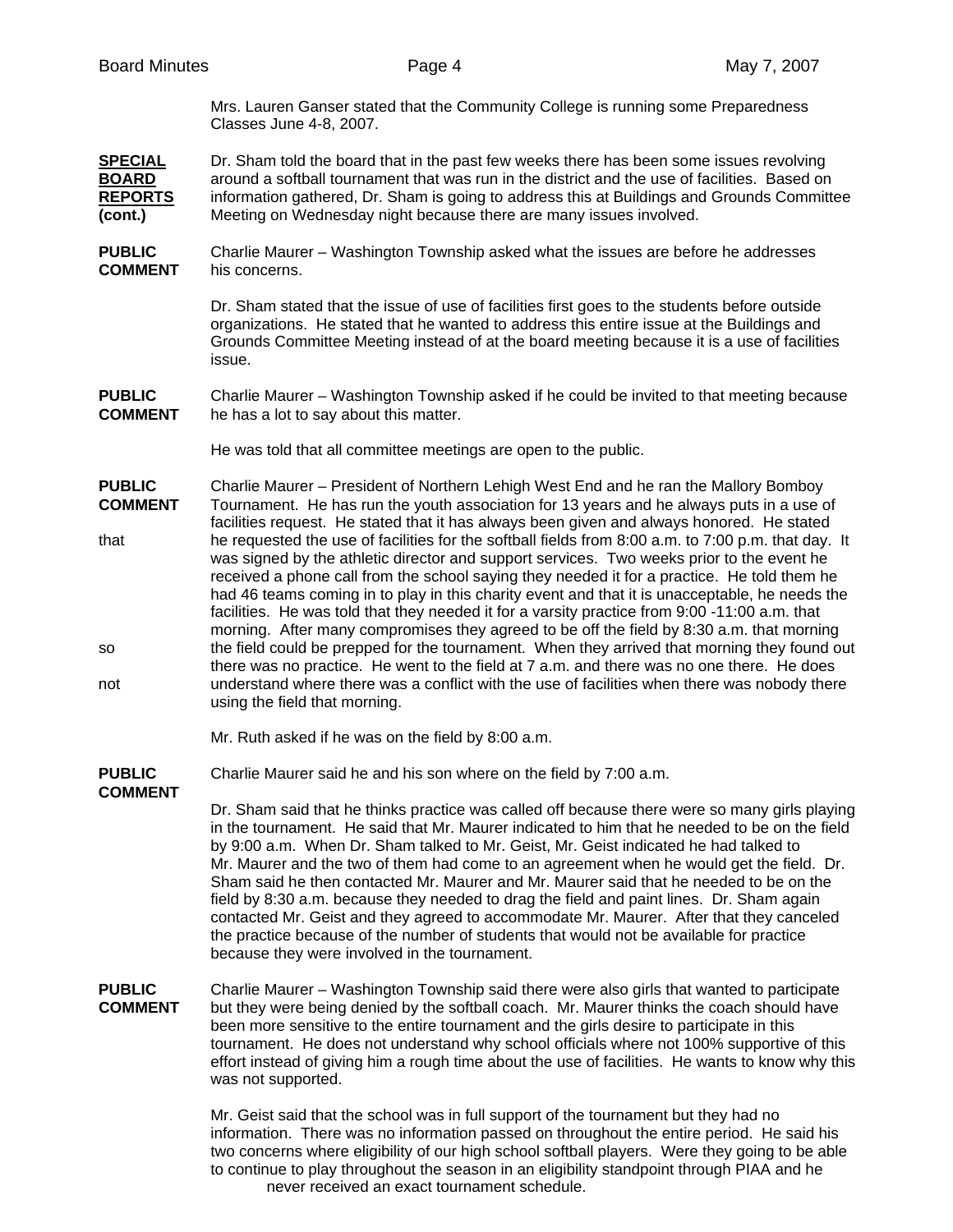Mr. Ruth reported that the board was in executive session prior to the board meeting to discuss personnel issues and disciplinary actions. **PERSONNEL** Mr. Green made a motion, which was seconded by Mrs. Giles, that the Board of Education approves the following personnel items: Nomination Elizabeth Trantham\* for Appt. - Assignment: High School Learning Support Aide replacing Tricia Seiler Non-Prof Salary: \$9.59 Per Hour/6 1/2 Hours Per Day/5 Days Per Week **(2005-2008 Educational Support Staff Memorandum of Understanding)**  Effective Date: April 23, 2007 *\*60 day Probationary Period*  Rebecca Herring\* Assignment: Cook's Helper, Slatington Elementary School replacing Tina **Chalk** Salary: **\$7.50 Per Hour/5 1/2 Hours Per Day/5 Days Per Week**  *(2005-2009 ESPA Collective Bargaining Agreement)*  Effective Date: May 8, 2007 *\*60 day Probationary Period*  Substitute- Approve the following substitute teacher for the 2006-2007 school year at the 2006-2007 Instructional substitute teacher rate of \$80.00 for 1-10 non-consecutive days; \$90.00 for 11-20 non consecutive days; and \$105.00 for 21+ non-consecutive days: Jennifer Silliman Co-Curricular Richard Oertner Head Boys Basketball Coach \$6,543.21 Appointments Dennis Rehrig Assistant Boys Basketball Coach \$4,252.45 2007-2008 Richard Mantz Assistant Boys Basketball Coach \$4,252.45 Joe Krempasky MS Boys Basketball Coach-*Shared Stipend* \$1,431.20 Richard Roberts MS Boys Basketball Coach-*Shared Stipend* \$1,431.20 David Oertner Head Girls Basketball Coach \$6,543.21 Scott Gerould **Assistant Girls Basketball Coach** \$4,252.45 Jason Reinhard MS Girls Basketball Coach \$2,862.40 Todd Herzog **Head Wrestling Coach** \$6,543.21 Brent Herzog **Assistant Wrestling Coach** \$4,252.45 Rob Marlatt **Assistant Wrestling Coach** \$4,252.45 Kathi Neff Cheering Advisor-*Shared Stipend* \$1,445.80 LeAnn Hoch<sup>\*</sup> Cheering Advisor-Shared Stipend \$1,445.80 *\*Pending Verification of Clearances*  Co-Curricular Pete Reese **Assistant Boys Basketball Coach** Volunteers Robert Hughes **Assistant Boys Basketball Coach** 2007-2008 Lil Borger Assistant Cheering Advisor Alden "Chub" Farber, Jr\*. Assistant Football Coach *\*Pending Verification of Clearances* Retirement Accept the resignation of Terry Jenkins from his position as Elementary Band teacher in<br>Terry Jenkins the Slatington Elementary School, effective the last day of 2006-2007 school year, at the Slatington Elementary School, effective the last day of 2006-2007 school year, at which time he will begin his retirement from Northern Lehigh School District after 33 years

Lorraine Accept the resignation of Lorraine Marsh from her position as  $5<sup>th</sup>$  Grade Learning Support Marsh Aide in Slatington Elementary School, effective the last Slatington Elementary student day of the 2006-2007 school year, at which time she will begin her retirement from Northern Lehigh School District after 22 years of service.

of service.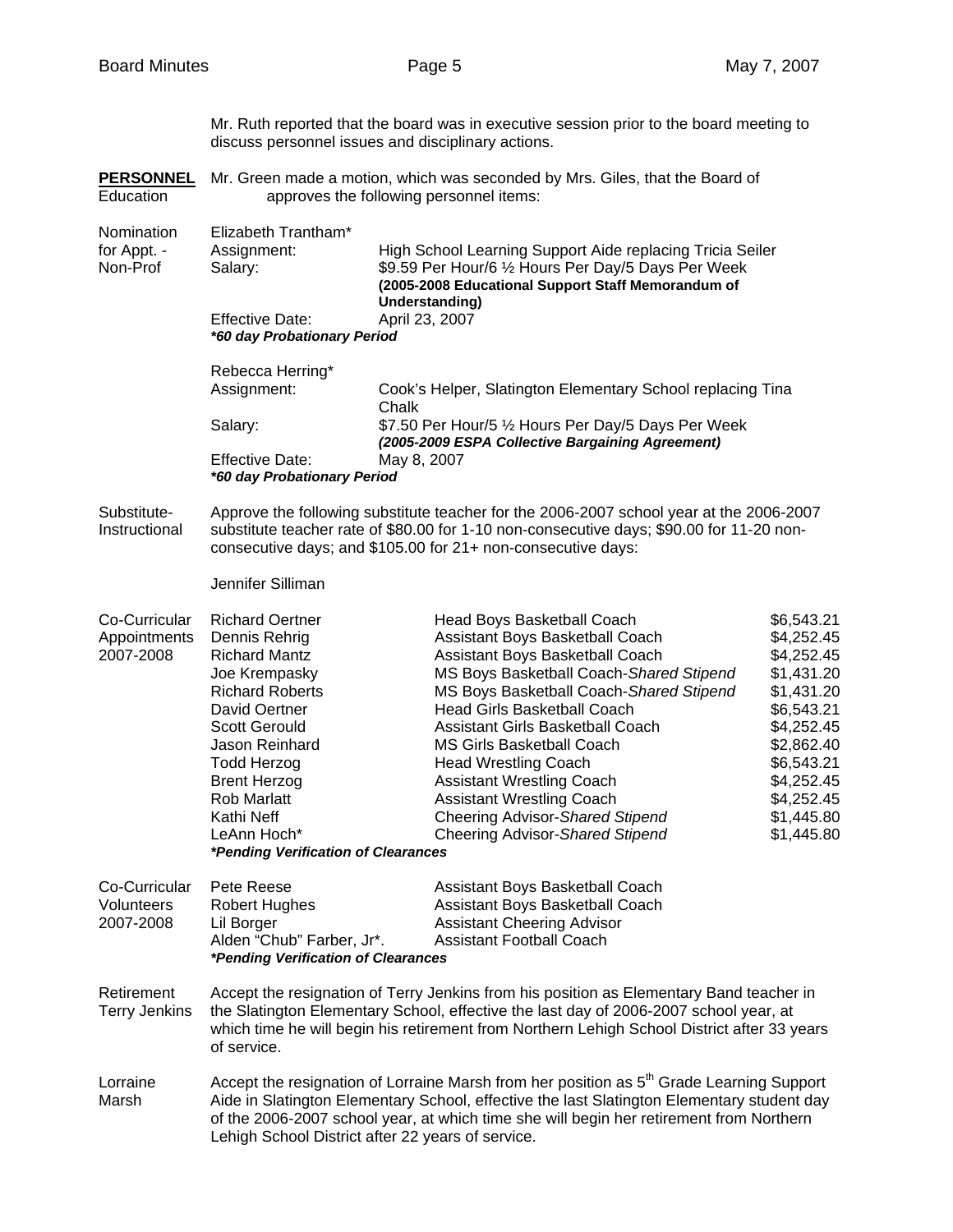| <b>PERSONNEL</b><br>(cont.)<br>Salary<br>Adjustment<br>second | Acknowledge the following teacher who has completed the requirements per the<br>Collective Bargaining Agreement that would entitle him to a salary increase for the<br>half of the 2006-2007 school year:                                                                                                                                                                                                                                                             |  |  |  |
|---------------------------------------------------------------|-----------------------------------------------------------------------------------------------------------------------------------------------------------------------------------------------------------------------------------------------------------------------------------------------------------------------------------------------------------------------------------------------------------------------------------------------------------------------|--|--|--|
|                                                               | <b>Thomas Mertus</b><br>From:<br>Step 5B<br>Step 5B + 24<br>To:                                                                                                                                                                                                                                                                                                                                                                                                       |  |  |  |
| Unpaid<br>Leave of<br>Absence                                 | Approve the request of employee #4850, a Peters Elementary Aide, to take a four week<br>unpaid leave of absence beginning on May 9, 2007. She is planning to return to work upon<br>release from her doctor on or about June 6, 2007.                                                                                                                                                                                                                                 |  |  |  |
| Athletic<br>Sports<br>Physical<br>Doctors                     | Approve to appoint OAA Orthopedic Specialists to provide one time athletic physicals for<br>each athlete. They will be providing the PIAA Comprehensive Initial Pre-Participation<br>Physical Evaluation at the cost of \$15.00 per physical. In prior year's, athletes received<br>physicals for each sport they participated in.                                                                                                                                    |  |  |  |
| Football                                                      | Approve to appoint OAA Orthopedic Specialists to provide football game physicians for                                                                                                                                                                                                                                                                                                                                                                                 |  |  |  |
| the<br>Game                                                   | 2007-2008 school year at a quoted fee of \$75.00 per regular season game and \$85.00                                                                                                                                                                                                                                                                                                                                                                                  |  |  |  |
| per<br>Physician                                              | post-season game. This is an increase of \$5.00 over previous year's fee.                                                                                                                                                                                                                                                                                                                                                                                             |  |  |  |
|                                                               | There was Board discussion about the Athletic Sports Physical Doctors and the Football<br>Game Physician. There was talk about the possibility of a portion of the \$15.00 physical<br>fee being paid for by the athlete.                                                                                                                                                                                                                                             |  |  |  |
| Motion to<br><b>Table Athletic</b>                            | Mr. Dorshimer made a motion, which was seconded by Mrs. Ganser, that item H, Athletic<br>Sport Physical Doctors, be pulled until further review by administration to see if athletes<br>Sports Doctors can share in the cost of the physical examination.                                                                                                                                                                                                             |  |  |  |
| perform                                                       | Mr. Green asked if we are not confusing two issues which is that the motion on the<br>agenda is to hire this company to perform the physicals and the question that is being<br>addressed is who will pay for the physicals. If the Board wants to decide during budget<br>that we should have partial payment from the athletes for physicals that is a separate<br>issue. Regardless on who pays for the physicals, we need to appoint someone to<br>the physicals. |  |  |  |
|                                                               | Mrs. Blank told the board that she would contact Mr. Geist before Wednesday evening<br>and report back at the finance committee meeting on the possibility of partial payment by<br>athletes for physicals. She will then put a motion on the next board agenda for approval.                                                                                                                                                                                         |  |  |  |
| Motion<br>Withdrawn                                           | Mr. Dorshimer withdrew the motion.                                                                                                                                                                                                                                                                                                                                                                                                                                    |  |  |  |
| Vote On<br>Original<br>Motion                                 | Mr. Dengler, Mr. Dorshimer, Mr. Follweiler, Mrs. Ganser, Mrs. Giles, Mr. Green,<br>YEA:<br>Mrs. Kulp, Mr. Williams, Mr. Ruth (9)<br>NAY:<br>None $(0)$                                                                                                                                                                                                                                                                                                                |  |  |  |
| <b>CONFER-</b><br><b>ENCES</b>                                | Mrs. Ganser made a motion, which was seconded by Mr. Follweiler, that the Board of<br>Education approves the following conference item:                                                                                                                                                                                                                                                                                                                               |  |  |  |
|                                                               | Diane Ruff - Healthy Edge: Building Healthy School Meals! - June 12 & 13, 2007 -<br>Bucks County IU #22, Doylestown, PA - Registration: \$175.00, Travel: \$53.35, Lodging:<br>\$50.00, Meals: \$15.00 - Total Approximate Cost: \$293.35 - Funding: Cafeteria Budget                                                                                                                                                                                                 |  |  |  |
|                                                               | YEA:<br>Mr. Dengler, Mr. Dorshimer, Mr. Follweiler, Mrs. Ganser, Mrs. Giles, Mr. Green,<br>Mrs. Kulp, Mr. Williams, Mr. Ruth (9)                                                                                                                                                                                                                                                                                                                                      |  |  |  |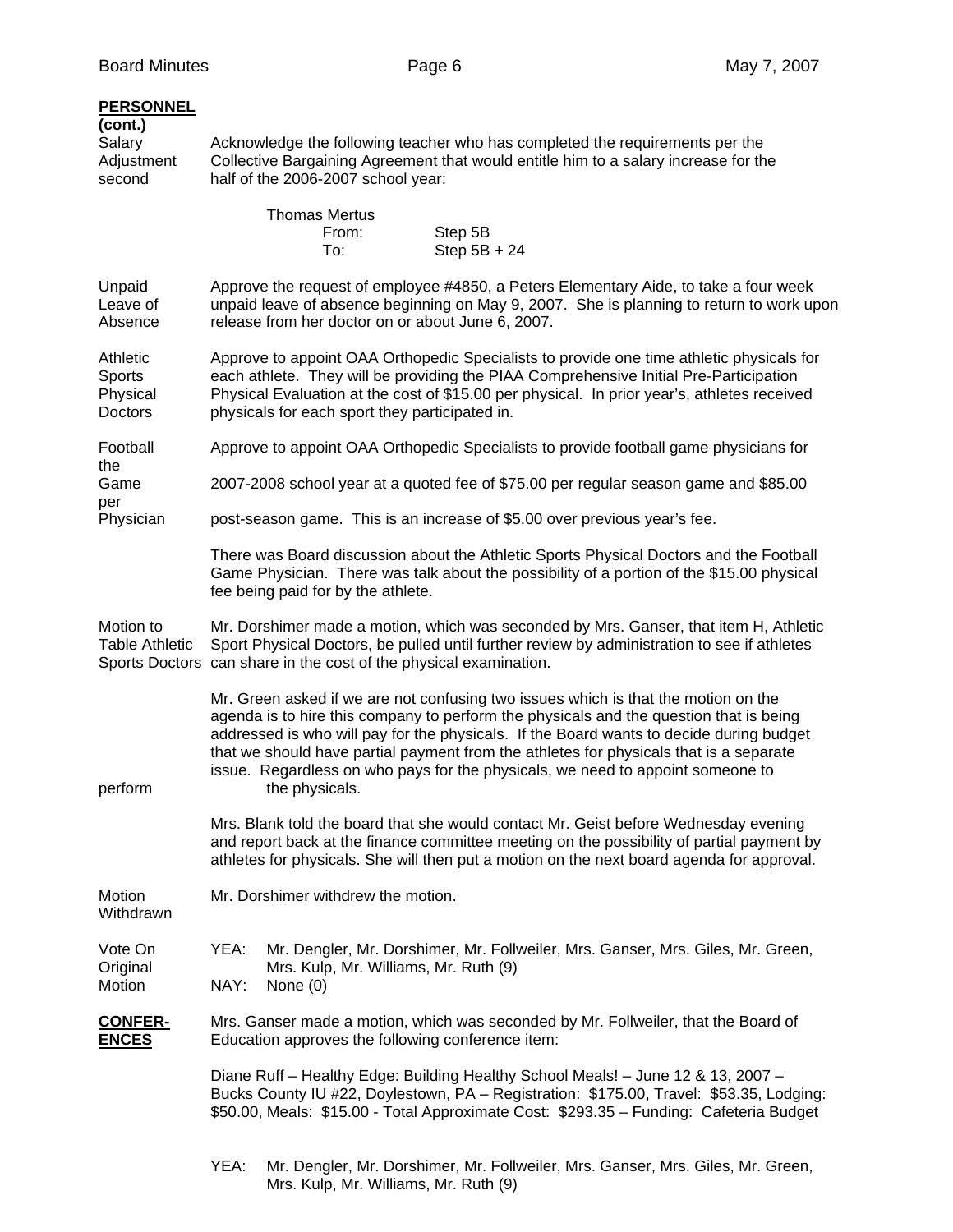NAY: None (0)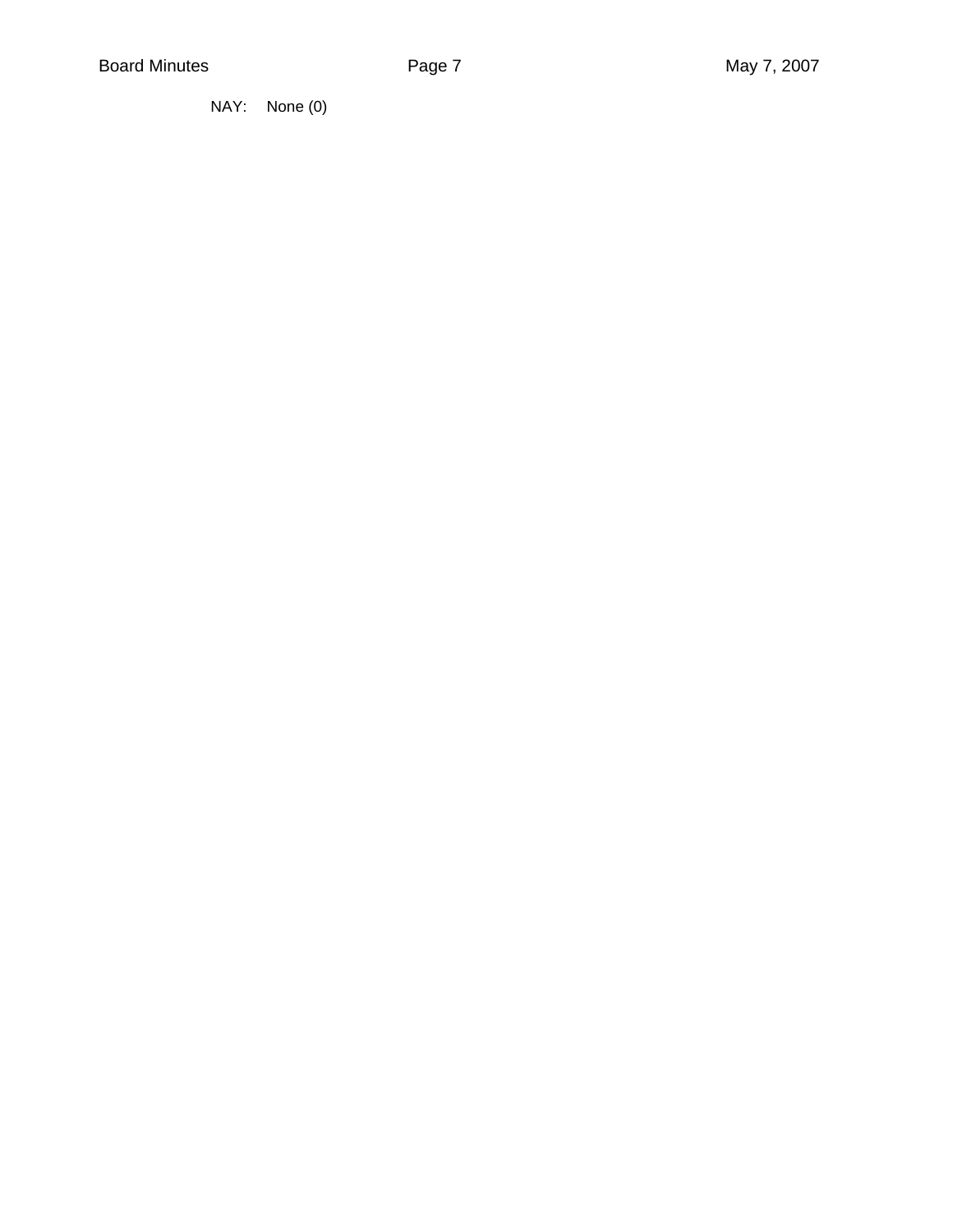| <b>Board Minutes</b>                                             |                                                                                                                                                                                                                                                                                                                                  | Page 8                                                                                                                                       | May 7, 2007 |  |  |  |  |
|------------------------------------------------------------------|----------------------------------------------------------------------------------------------------------------------------------------------------------------------------------------------------------------------------------------------------------------------------------------------------------------------------------|----------------------------------------------------------------------------------------------------------------------------------------------|-------------|--|--|--|--|
| <b>POLICY</b>                                                    | Mrs. Ganser made a motion, which was seconded by Mr. Green, that the Board of Education<br>approves the following policy items:                                                                                                                                                                                                  |                                                                                                                                              |             |  |  |  |  |
| <b>Board Policy-</b><br><b>First Reading</b>                     | Education, as presented after first reading.                                                                                                                                                                                                                                                                                     | Approve revisions to existing school board policy #115 - Programs: Vocational/Career                                                         |             |  |  |  |  |
|                                                                  |                                                                                                                                                                                                                                                                                                                                  | Approve revisions to existing school board policy #237.1 – Pupils: Audio and Video<br>Surveillance, as presented after first reading.        |             |  |  |  |  |
|                                                                  |                                                                                                                                                                                                                                                                                                                                  | Approve revisions to existing school board policy #209 - Pupils: Health<br>Examinations/Screenings, as presented after first reading.        |             |  |  |  |  |
| <b>Board Policy-</b><br>Second<br>Reading                        | Approve revisions to existing school board policy #609 - Finances: Investment of District<br>Funds, as amended after second reading.                                                                                                                                                                                             |                                                                                                                                              |             |  |  |  |  |
|                                                                  |                                                                                                                                                                                                                                                                                                                                  | Approve revisions to existing school board policy #217 - Pupils: Graduation<br>Requirements, as amended after second reading.                |             |  |  |  |  |
| Homebound<br>Instruction<br>the                                  | It is recommended that the Board of Education grant continued homebound instruction for<br>a 9 <sup>th</sup> Grade Student, Student No.1009350, for five hours per week for the remainder of<br>2006-2007 school year.                                                                                                           |                                                                                                                                              |             |  |  |  |  |
| Homebound<br>Instruction                                         | It is recommended that the Board of Education grant homebound instruction for a 9 <sup>th</sup><br>Grade Student, Student No.1015300, for five hours per week for the remainder of the<br>2006-2007 school year.                                                                                                                 |                                                                                                                                              |             |  |  |  |  |
| Agreement of<br>Sponsorship                                      | Approve the Agreement of Sponsorship To Attend Another Pennsylvania Community College<br>for Alyssa Yehl, in accordance with the guidelines established under Policy #912.<br>Beginning in the Fall of 2007 she will be a fulltime student at Northampton Community<br>College to pursue her course of study in Interior Design. |                                                                                                                                              |             |  |  |  |  |
| NL Ring of<br>Honor                                              | Approve the General Criteria and Guidelines for the Northern Lehigh Ring of Honor as<br>presented.                                                                                                                                                                                                                               |                                                                                                                                              |             |  |  |  |  |
| <b>NLSD Athletic</b><br>Honor Code/<br><b>Discipline</b><br>Code | Approve the Northern Lehigh School District Athletic Honor Code/Discipline Code as<br>presented.                                                                                                                                                                                                                                 |                                                                                                                                              |             |  |  |  |  |
| Hiring<br>Guidelines                                             | Approve the Northern Lehigh School District Screening, Interviewing, and Hiring Guidelines<br>as presented.                                                                                                                                                                                                                      |                                                                                                                                              |             |  |  |  |  |
|                                                                  | Mr. Dorshimer stated that he did not receive in his packet copies of the Policies that are on                                                                                                                                                                                                                                    |                                                                                                                                              |             |  |  |  |  |
|                                                                  | Mr. Williams asked a question about the Athletic Honor Code/Discipline Code document in<br>reference to hazing and the punishment for hazing as outlined in the document.                                                                                                                                                        |                                                                                                                                              |             |  |  |  |  |
|                                                                  | Mrs. Yadush said that she would talk with the athletic director and make the necessary<br>changes and resubmit for approval at the next board meeting.                                                                                                                                                                           |                                                                                                                                              |             |  |  |  |  |
| Amended<br>Motion                                                | Mrs. Ganser and Mr. Green agreed to amended their original motion and table the Athletic<br>Honor Code/Discipline Code from the motion for approval.                                                                                                                                                                             |                                                                                                                                              |             |  |  |  |  |
| Vote on<br>Amended<br>Motion                                     | YEA:<br>NAY:<br><b>ABSTAIN:</b>                                                                                                                                                                                                                                                                                                  | Mr. Dengler, Mr. Follweiler, Mrs. Ganser, Mrs. Giles, Mr. Green,<br>Mrs. Kulp, Mr. Williams, Mr. Ruth (8)<br>None $(0)$<br>Mr. Dorshimer (1) |             |  |  |  |  |
|                                                                  |                                                                                                                                                                                                                                                                                                                                  |                                                                                                                                              |             |  |  |  |  |

Mr. Dorshimer abstained from the vote because of missing documents.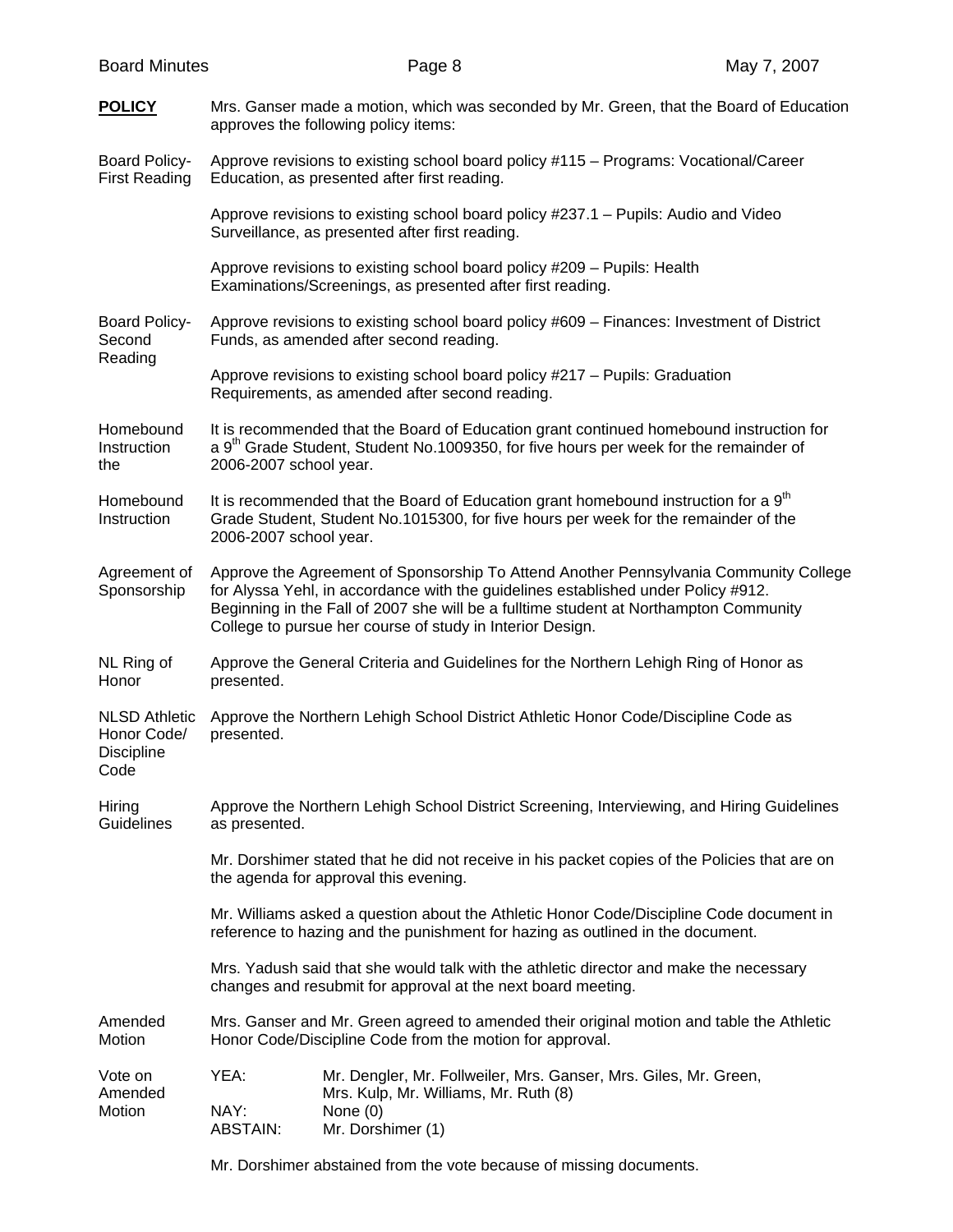| <b>CURRIC-</b><br><b>ULUM AND</b><br><b>INSTRUC-</b><br><b>TION</b> | Mrs. Giles made a motion, which was seconded by Mr. Williams, that the Board of<br>Education approves the following curriculum and instruction items:                                                                                                                                                                                                                                                                                                                                                   |  |  |  |  |  |
|---------------------------------------------------------------------|---------------------------------------------------------------------------------------------------------------------------------------------------------------------------------------------------------------------------------------------------------------------------------------------------------------------------------------------------------------------------------------------------------------------------------------------------------------------------------------------------------|--|--|--|--|--|
| <b>CLIU</b><br>2007-2008<br><b>CLIU</b>                             | Approve the following resolution to adopt the 2007-2008 Carbon Lehigh Intermediate<br>Unit Facilities Plan Committee Report that was unanimously adopted by the                                                                                                                                                                                                                                                                                                                                         |  |  |  |  |  |
| <b>Facilities</b><br>Plan                                           | Facilities Plan Committee on February 6, 2007.                                                                                                                                                                                                                                                                                                                                                                                                                                                          |  |  |  |  |  |
| Committee<br>Report<br>οf                                           | <b>RESOLVED:</b><br>It is recommended that the Northern Lehigh School District<br>Board of Directors approve the 2007-2008 Facilities Plan Committee Report as<br>unanimously adopted by the CLIU Facilities Plan Committee on February 6,<br>2007. In addition, the Board reaffirms its commitment to the original construct of<br>the Facilities Planning, approved November 1, 1989, which consists of a series                                                                                      |  |  |  |  |  |
|                                                                     | prioritized inquiries to be considered in determining future locations of the CLIU<br>and school district special education classes.                                                                                                                                                                                                                                                                                                                                                                    |  |  |  |  |  |
| Dual Enroll-<br>ment Partner-<br>ship NLSD &<br><b>NWLSD</b>        | Approve administration to enter into a partnership agreement with Northwestern<br>Lehigh School District in order to provide our students with greater options to<br>earn concurrent high school/college credit. The term of the Dual Enrollment<br>Partnership Proposal between Northern Lehigh School District and Northwestern<br>Lehigh School District will be from July 1, 2007 - June 30, 2008.                                                                                                  |  |  |  |  |  |
| New Club<br><b>High School</b><br>Young<br>Republicans              | Approve the request of the high school administration to conduct a Young<br>Republicans Club in the high school. This club will provide students with a<br>forum to discuss their opinions on issues of the day, current events, and upcoming<br>elections, as well as, participate in local charity events and organize debates for<br>students. There will be no cost to the district to conduct this club.                                                                                           |  |  |  |  |  |
|                                                                     | There was some discussion about the addition of the Young Republicans Club. Mr.<br>Dorshimer asked if we are allowing a specific club, such as the Young Republicans Club, is<br>the Board being tied to having to allow any group that may want to start a club the right to do<br>so. He referenced someone who may want to start the I Hate the American Flag Club.                                                                                                                                  |  |  |  |  |  |
|                                                                     | Attorney Stopp indicated that the school district should already have policy that gives<br>guidelines for developing clubs.                                                                                                                                                                                                                                                                                                                                                                             |  |  |  |  |  |
|                                                                     | Dr. Sham said that this raises a very good question. He is aware that we have policy<br>governing clubs in our school district but is unsure to the exact wording. He wants to review<br>policy to make sure the Young Republicans Club is a club that is allowed under the<br>guidelines of the policy and that the policy gives the Board the option to not allow certain<br>organizations that might insight violence in our schools. He will report back to the board at a<br>future board meeting. |  |  |  |  |  |
| Amended<br>Motion                                                   | Mrs. Giles and Mr. Williams agreed to amended their original motion and table the request<br>from the high school for the addition of the Young Republicans Club from the motion for<br>approval.                                                                                                                                                                                                                                                                                                       |  |  |  |  |  |
| Vote on<br>Amended<br>Motion                                        | YEA:<br>Mr. Dengler, Mr. Dorshimer, Mr. Follweiler, Mrs. Ganser, Mrs. Giles, Mr. Green,<br>Mrs. Kulp, Mr. Williams, Mr. Ruth (9)<br>NAY:<br>None $(0)$                                                                                                                                                                                                                                                                                                                                                  |  |  |  |  |  |
| <u>OLD</u><br><b>BUSINESS</b>                                       | Mr. Dorshimer stated that he received ballots for the election of CLIU Board members.<br>He directed each board member to complete the ballot and forward to Mrs. Molitoris.                                                                                                                                                                                                                                                                                                                            |  |  |  |  |  |
| <b>FINANCIAL</b>                                                    | Mrs. Ganser made a motion, which was seconded by Mrs. Kulp, that the Board of Education<br>approves the following financial items:                                                                                                                                                                                                                                                                                                                                                                      |  |  |  |  |  |
| Cash Mngt<br>Portfolio                                              | Approve the Arthurs Lestrange Cash Management Portfolio for the months of March<br>2007.                                                                                                                                                                                                                                                                                                                                                                                                                |  |  |  |  |  |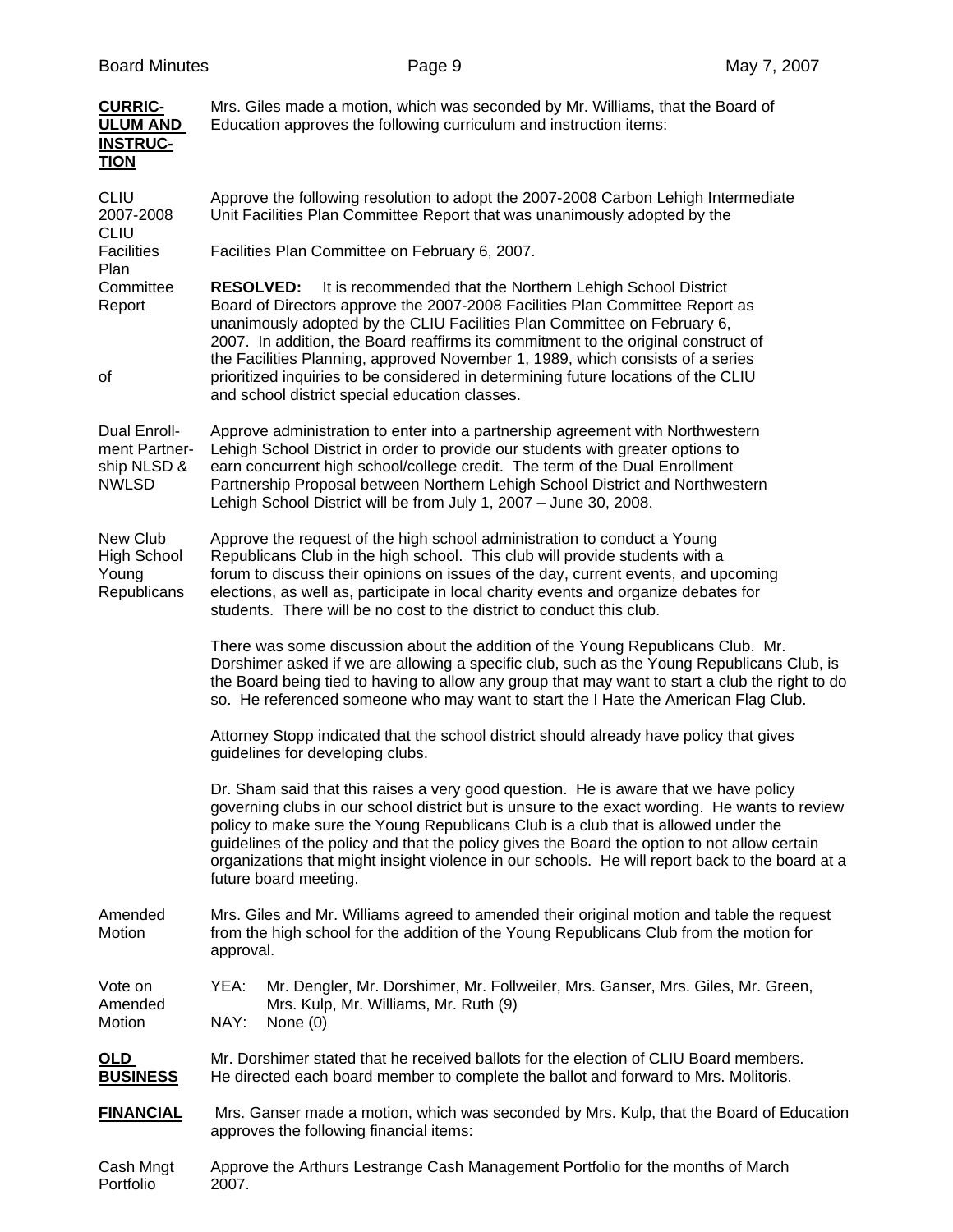| <b>FINANCIAL</b><br>(cont.)<br>Abatement/<br>Exonerations<br>Per Capita                                            | Approve abatement/exoneration requests of per capita taxes, for the residents that fall<br>within the guidelines, as presented.                                                                                                                                                                                                                                                                                                                                                                                             |                                                                                                                                                                                                                 |  |                                        |                                                                                                                                                                                                                                                                                           |             |                                           |                 |                                  |
|--------------------------------------------------------------------------------------------------------------------|-----------------------------------------------------------------------------------------------------------------------------------------------------------------------------------------------------------------------------------------------------------------------------------------------------------------------------------------------------------------------------------------------------------------------------------------------------------------------------------------------------------------------------|-----------------------------------------------------------------------------------------------------------------------------------------------------------------------------------------------------------------|--|----------------------------------------|-------------------------------------------------------------------------------------------------------------------------------------------------------------------------------------------------------------------------------------------------------------------------------------------|-------------|-------------------------------------------|-----------------|----------------------------------|
| Financial<br>Software<br>Agreement<br>cost CSIU<br>fees shall<br>the                                               | Authorize the administration to enter into an e-Service (ASP) agreement with CSIU 16<br>located in Lewisburg PA for fund accounting, payroll and personnel software<br>applications beginning with the 2007-2008 fiscal year. The total 2007-2008 annual<br>shall not exceed \$19,339.00 plus \$87.00 per hour for data conversion. The<br>be pro-rated based on the actual date Northern Lehigh begins active use of<br>services and is contingent upon an amended termination date from our current<br>software contract. |                                                                                                                                                                                                                 |  |                                        |                                                                                                                                                                                                                                                                                           |             |                                           |                 |                                  |
| Agreements -<br><b>Ehrlich Pest</b><br>Control                                                                     |                                                                                                                                                                                                                                                                                                                                                                                                                                                                                                                             | Approve renewal of a service agreement with Ehrlich Pest Control for pest control<br>service at all 4 buildings in the amount of \$3,468.00. This reflects a \$108.00 increase<br>over the previous year's fee. |  |                                        |                                                                                                                                                                                                                                                                                           |             |                                           |                 |                                  |
| Altronics<br>the System                                                                                            | Approve renewal of a service agreement with Altronics Security Systems for<br>of burglar alarm system and recorded openings/closings for the 6 locations in<br>monitoring Security<br>amount of \$2,692.29. This reflects a \$52.79 increase over the previous year's fee.                                                                                                                                                                                                                                                  |                                                                                                                                                                                                                 |  |                                        |                                                                                                                                                                                                                                                                                           |             |                                           |                 |                                  |
| Simplex/<br>Grinnell                                                                                               | Approve renewal of a service agreement with SimplexGrinnell for monitoring of fire<br>alarm systems at all 5 buildings in the amount of \$2,006.00 This reflects a \$58.00<br>increase over the previous year's fee.                                                                                                                                                                                                                                                                                                        |                                                                                                                                                                                                                 |  |                                        |                                                                                                                                                                                                                                                                                           |             |                                           |                 |                                  |
| Waste<br>Management                                                                                                | Approve renewal of a three (3) year service agreement with Waste Management for<br>trash removal and recycling collection at a cost of:                                                                                                                                                                                                                                                                                                                                                                                     |                                                                                                                                                                                                                 |  |                                        |                                                                                                                                                                                                                                                                                           |             |                                           |                 |                                  |
|                                                                                                                    |                                                                                                                                                                                                                                                                                                                                                                                                                                                                                                                             | <b>YEAR</b>                                                                                                                                                                                                     |  | <b>COST</b><br>PER MONTH               |                                                                                                                                                                                                                                                                                           | <b>COST</b> | PER YEAR                                  | <b>INCREASE</b> | <b>PER YEAR</b>                  |
|                                                                                                                    |                                                                                                                                                                                                                                                                                                                                                                                                                                                                                                                             | 2007-2008<br>2008-2009<br>2009-2010                                                                                                                                                                             |  | \$1,855.00<br>\$1,920.00<br>\$1,987.00 |                                                                                                                                                                                                                                                                                           |             | \$22,262.00<br>\$23,041.00<br>\$23,841.00 |                 | \$509.00<br>\$779.00<br>\$800.00 |
| J. Miller &<br>Sons, Inc.<br>amount                                                                                | Approve the contract with J. Miller and Sons, Inc. for environmental consulting<br>(AHERA, Right-to-Know, MSDS, and IAQ Testing) to include all buildings in the<br>of \$6,725.00. This reflects a \$0.00 increase over the previous year's fee.                                                                                                                                                                                                                                                                            |                                                                                                                                                                                                                 |  |                                        |                                                                                                                                                                                                                                                                                           |             |                                           |                 |                                  |
| K.L. Fulford<br>Associates<br>the                                                                                  | Approve to renew a five (5) year agreement with K.L. Fulford Associates, Inc. for the<br>operation and management of the Peters Elementary School sewage treatment facility.<br>Fees for this service will be \$9,300.00 per year. This reflects a \$0.00 increase over<br>previous five (5) year agreement.                                                                                                                                                                                                                |                                                                                                                                                                                                                 |  |                                        |                                                                                                                                                                                                                                                                                           |             |                                           |                 |                                  |
| <b>HS Paving</b><br>Project                                                                                        | Bid Advertising Authorize to allow administration to advertise for solicitation of bids for the High School<br>Paving Project.                                                                                                                                                                                                                                                                                                                                                                                              |                                                                                                                                                                                                                 |  |                                        |                                                                                                                                                                                                                                                                                           |             |                                           |                 |                                  |
| Special<br><b>Effective Council-</b><br>\$165.00 Sweet,<br>hour. This reflects Stevens,<br>Williams &<br>Katz, LLP |                                                                                                                                                                                                                                                                                                                                                                                                                                                                                                                             |                                                                                                                                                                                                                 |  |                                        | Approve to appoint Sweet, Stevens, Williams & Katz, LLP as special counsel.<br>for the 2007-2008 school year, the hourly rate for non-routine matters will be<br>per hour. The rate of routine or general advice will be \$120.00 per<br>a \$0.00 increase over the previous year's fees. |             |                                           |                 |                                  |
|                                                                                                                    | YEA:<br>Mr. Dengler, Mr. Dorshimer, Mr. Follweiler, Mrs. Ganser, Mrs. Giles, Mr. Green,<br>Mrs. Kulp, Mr. Williams, Mr. Ruth (9)<br>NAY:<br>None $(0)$                                                                                                                                                                                                                                                                                                                                                                      |                                                                                                                                                                                                                 |  |                                        |                                                                                                                                                                                                                                                                                           |             |                                           |                 |                                  |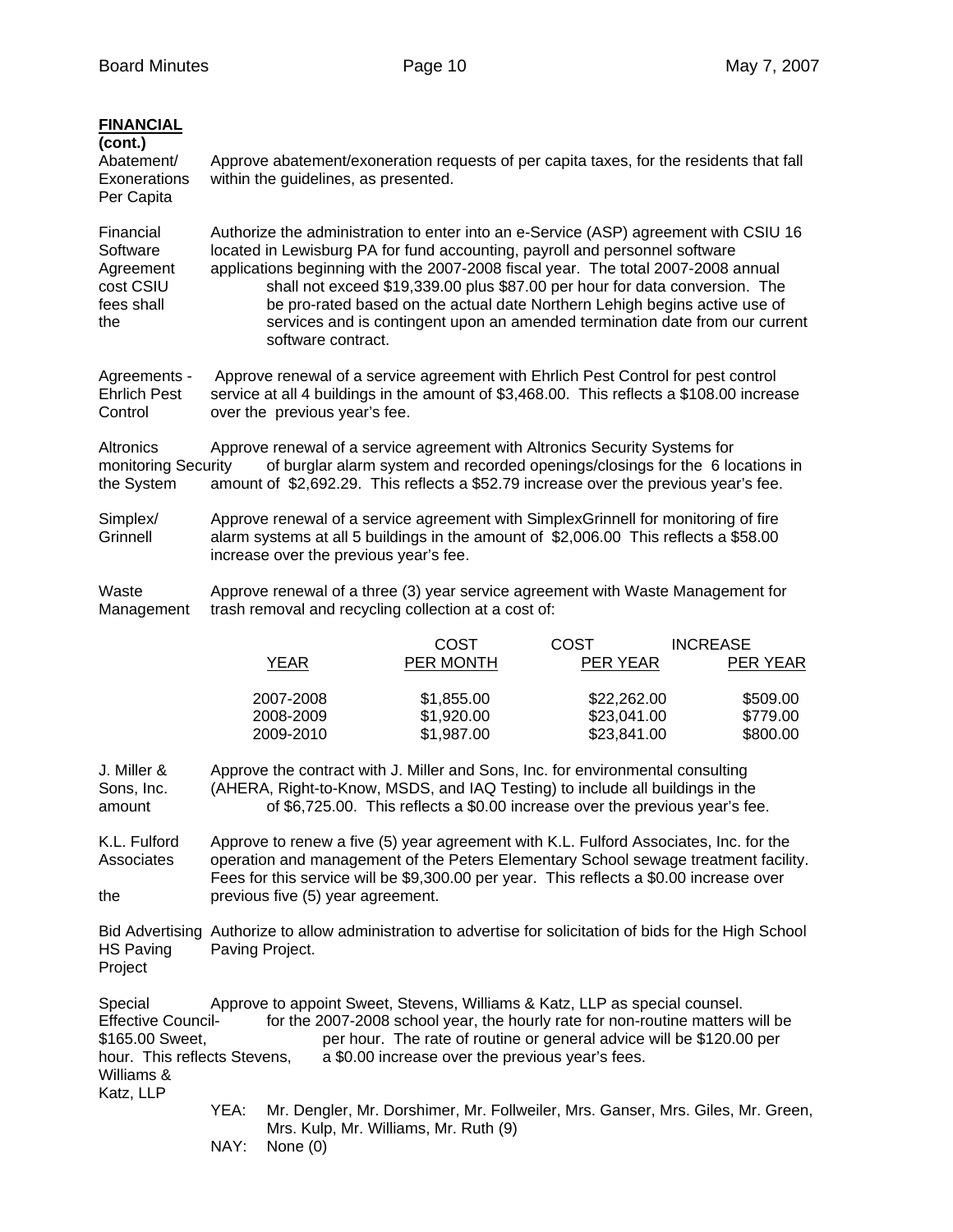| <b>Board Minutes</b>                               | Page 11                                                                                                                                                                                                                                                                                                                                                                                                                                                                                                                                                                                                                                                | May 7, 2007 |
|----------------------------------------------------|--------------------------------------------------------------------------------------------------------------------------------------------------------------------------------------------------------------------------------------------------------------------------------------------------------------------------------------------------------------------------------------------------------------------------------------------------------------------------------------------------------------------------------------------------------------------------------------------------------------------------------------------------------|-------------|
| <b>CORR-</b><br><b>ESPON-</b><br><b>DENCE</b>      | Senior Awards is May 31 <sup>st</sup> , Baccalaureate is June $12th$ and Commencement is June 13 <sup>th</sup> .<br>Received information from Education Policy and Leadership Center concerning the next<br>Pennsylvania Education Policy Forum on May 11, 2007. Received and distributed the<br>Slatington News, The Slate, and CLIU Board Briefs. All Board members received an<br>invitation to attend the Head Start Celebration on May 30, 2007 at 11:45 in Peters<br>Elementary gym. Mr. Ruth received e-mails from Carol McCoy who is requesting that the<br>Board consider a pay to play fee for athletes, Slatington Public Library asking to |             |
| address the<br>on                                  | board at the board meeting, and Mr. Robert Cox addressed the PSBA Symposium<br>Educational Issues and asked if any board member would be attending.                                                                                                                                                                                                                                                                                                                                                                                                                                                                                                    |             |
| <b>INFOR-</b><br><b>MATION</b>                     | Minutes of the Carbon Lehigh Intermediate Unit 21 Board of Directors meeting held<br>on March 19, 2007 were distributed.                                                                                                                                                                                                                                                                                                                                                                                                                                                                                                                               |             |
|                                                    | Minutes of the Lehigh Career & Technical Institute Joint Operating Committee meeting held<br>on March 28, 2007 and the LCTI Director's Report for April 2007 were distributed.                                                                                                                                                                                                                                                                                                                                                                                                                                                                         |             |
|                                                    | Minutes of the Lehigh Carbon Community College Board of Trustees meeting held on April 5,<br>2007 were distributed.                                                                                                                                                                                                                                                                                                                                                                                                                                                                                                                                    |             |
| <b>RECOG-</b><br><b>NITION OF</b><br><b>GUESTS</b> | Wanda Owens - Slatington Public Library spoke and asked the Board to reinstate in the<br>school district budget a donation to the Slatington Public Library. She stated that money<br>they receive from the State is contingent on money that is contributed from local school<br>districts and municipalities.                                                                                                                                                                                                                                                                                                                                        |             |
|                                                    | Mr. Ruth asked if there are any grants that the school district receives that would allow us to<br>donate some of that money to the library.                                                                                                                                                                                                                                                                                                                                                                                                                                                                                                           |             |
|                                                    | Mrs. Fedorcha stated that currently she is unaware of any.                                                                                                                                                                                                                                                                                                                                                                                                                                                                                                                                                                                             |             |
|                                                    | Mrs. Ganser urged the Board to add a line item into the 2007-2008 school district budget for<br>a donation to the Slatington Public Library.                                                                                                                                                                                                                                                                                                                                                                                                                                                                                                           |             |
|                                                    | Lisa Frantz - Washington Township addressed the board concerning her daughter who is a<br>high school soccer player. Her daughter elected not to play in a recent high school soccer<br>game and instead play in the Mallory Bomboy Softball Tournament. The coaches have<br>removed her daughter from the soccer team. She stated that throughout this school<br>year there have been more severe issues with athletes on other teams and their<br>punishments where not nearly as harsh as this one. She asked who can a parent go to if a<br>coach is being unfair and they are getting no support from the athletic director.                      |             |
| suspended<br>days and<br>double standard           | Charlie Maurer - Washington Township stated that he had also sent an e-mail but it was not<br>referenced so he wanted to address some of the issues that he spoke of in that e-mail. He<br>said that there were basketball players who had threatened people and were only<br>for 3 days, football players who were caught drinking and were suspended for 2<br>this girl skips a soccer event and is kicked off the team. There definitely is a<br>that needs to be addressed.                                                                                                                                                                        |             |
|                                                    | Mr. Ruth acknowledged that he had received his e-mail it was just missed during<br>correspondence.                                                                                                                                                                                                                                                                                                                                                                                                                                                                                                                                                     |             |
| practice<br>game                                   | Mrs. Frantz – Washington Township stated that her daughter did not miss a game or<br>all year long and that her daughter did approach the coach about missing the soccer<br>so she could play in the softball tournament and her coach told her no.                                                                                                                                                                                                                                                                                                                                                                                                    |             |
| to                                                 | Charlie Maurer - Washington Township said that this tournament was formed to honor<br>Mallory Bomboy's memory. It took over a year to pull this first tournament together. There<br>were over 46 teams and 600 girls who gathered to play softball and raise money to donate<br>some local cause in her memory. They raised \$10,000.00. The committee is now deciding<br>where to donate the money and they don't want to donate money to the school until the<br>school recognizes that this is a good thing and supports the tournament.                                                                                                            |             |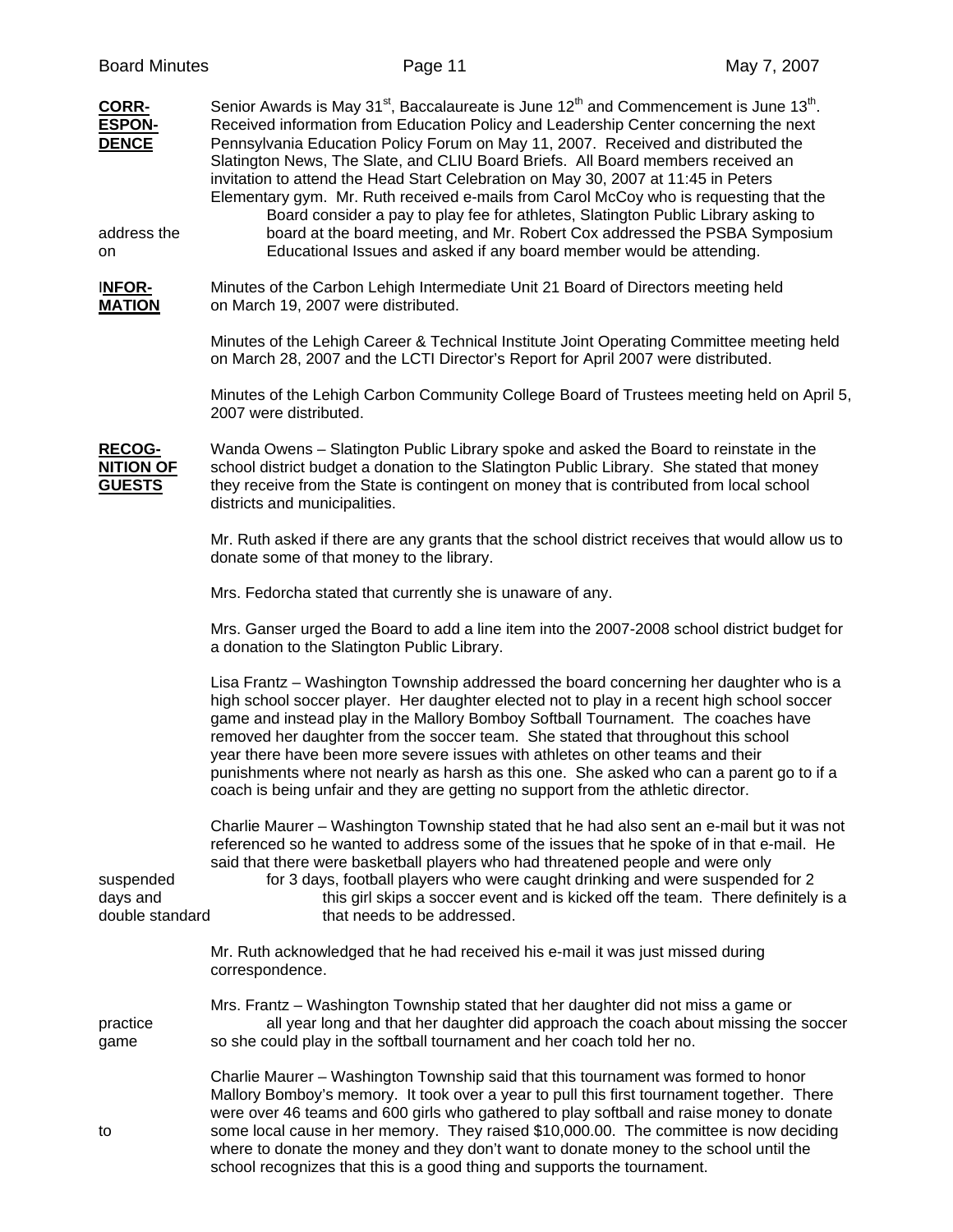**RECOG-** Dr. Sham suggested that next year they look at the time of year that they hold the **NITION OF** tournament so it does not interfere with any school athletics. In future years there **GUESTS** could become an issue with weather and playoffs. **(cont.)** 

 Mr. Ruth asked to take a 10 minute break at 9:50 prior to starting budget discussion. Mr. Ruth reconvened the board meeting at 10:00 p.m. to discuss budget.

**BUDGET** Dr. Sham addressed the board members about budget and referendum. He stated that **DISCUSSION** decisions being made about budget this year will also affect future year budgets.

> Mrs. Blank stated that we are currently at a 2.69 mill increase which is under the 4.7% allowable increase. She told the board that referendum is here to stay and will have a compound effect on future year budgets. She also feels that in future years you may not be able to count on exceptions. She is advising the board to consider adding 1 to 1½ mills that will be designated for fund balance as a future savings for the district.

 Mrs. Yadush discussed with the board new curriculum initiatives in upcoming years for the high school.

Mr. Williams asked for an explanation on the Academic Center Budget that is on the cut list.

 Mrs. Blank stated that the reduction to the Academic Center Budget is based on course selection. She also stated that LCTI has not yet passed the Academic Center Budget and our board has not approved this budget yet.

Mr. Williams questioned the aide position at the high school that is listed on the cut list.

 Dr. Sham said that when they were directed to create this list they felt they could eliminate an aide position at the high school by adjusting aide hours worked in a day.

 Mr. Williams asked about item 14 Eliminate dues Greater LV Chamber, Partners in Distance Learning and item #23 Video Conferencing.

 Dr. Sham stated that if we need to find cuts down to that level we would withdrawal from belonging to the Lehigh Valley Chamber of Commerce as a school district and we would give up the Partners in Distance Learning partnership. Video Conferencing is money that we put together to pay for the online charges so as a district we can participate in video conferencing activities.

 Mr. Williams asked about the items of Administrative Increase Salary and Technology Person from part-time to full-time that were on the original list but not on the new list.

 Mrs. Blank stated that these items are in the budget but are not recommended by the board for cut.

> Mrs. Kulp stated that she has been reviewing the expense reports from the beginning of the year and she has questions about technology costs, advertising for board services and job postings. She is asking that we contact other school districts to see how they handle advertising. She feels that tax payers in our school district can not afford to pay for food expenses such as bagels.

> Mr. Dorshimer asked where we are in comparison to other school districts with what we pay substitute teachers.

Dr. Sham stated mid point to slightly behind.

 Mr. Green asked if the reduction to technology is in addition to what the board was given on a sheet at a prior board meeting.

 Mr. Hrizuk stated that this is the same money as listed on the other sheet. There was further discussion on technology equipment in the budget.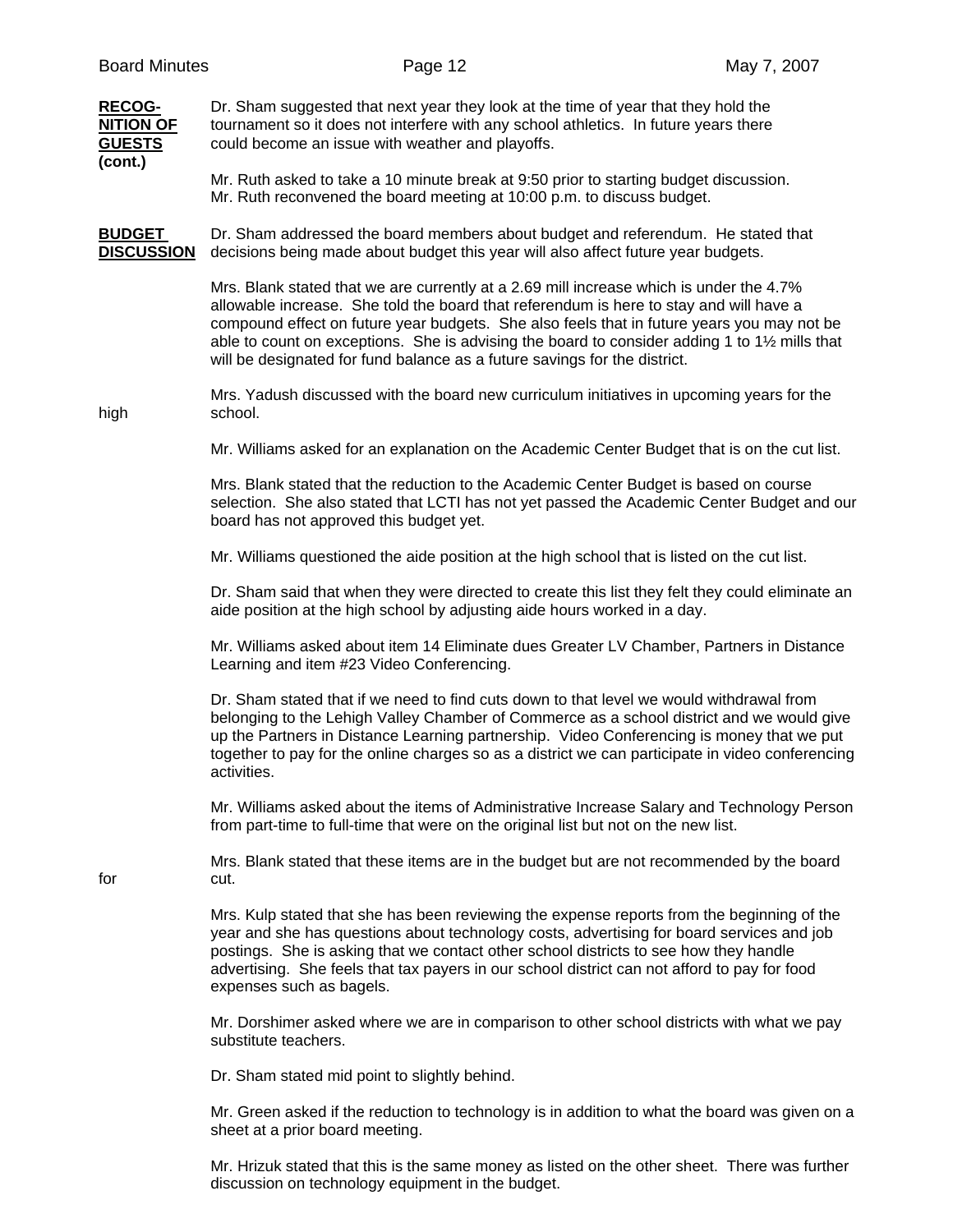|                                                                                  | Mr. Ruth feels that a 3% increase is a reasonable increase to our budget.                                                                                                                                                                                                                                                   |  |  |  |  |  |
|----------------------------------------------------------------------------------|-----------------------------------------------------------------------------------------------------------------------------------------------------------------------------------------------------------------------------------------------------------------------------------------------------------------------------|--|--|--|--|--|
| <b>ADOPTION</b><br><b>PROPOSED</b><br><b>FINAL</b><br><b>BUDGET</b><br>2007-2008 | Mr. Ruth recommends that the Board of Education adopts the proposed general fund<br>final budget of the Northern Lehigh School District for the 2007-2008 school<br>year in the amount of \$27,254,959.00. This is an increase of \$1,887,946.00 or 3.22% over<br>last year's figures.                                      |  |  |  |  |  |
|                                                                                  | The motion was defeated due to a lack of a second.                                                                                                                                                                                                                                                                          |  |  |  |  |  |
| Motion<br>2.534<br>Millage<br>Increase                                           | Mr. Green made a motion, which was seconded by Mr. Ruth, that the Board of Education<br>adopts the proposed general fund final budget of the Northern Lehigh School District for the<br>2007-2008 school year in the amount of \$27,140,126.00. This is an increase of<br>\$1,773,113.00 or 6.99% over last year's figures. |  |  |  |  |  |
|                                                                                  | The preliminary budget is adopted with a 2.534 mill increase using method 2 (ii) for both<br>Lehigh and Northampton Counties.                                                                                                                                                                                               |  |  |  |  |  |
|                                                                                  | <b>ROLL CALL:</b>                                                                                                                                                                                                                                                                                                           |  |  |  |  |  |
|                                                                                  | YEA:<br>Mr. Green, Mr. Ruth (2)<br>NAY:<br>Mr. Dengler, Mr. Dorshimer, Mr. Follweiler, Mrs. Ganser, Mrs. Giles,<br>Mrs. Kulp, Mr. Williams (7)                                                                                                                                                                              |  |  |  |  |  |
|                                                                                  | Motion defeated.                                                                                                                                                                                                                                                                                                            |  |  |  |  |  |
| Motion<br>1.354                                                                  | Mr. Dorshimer made a motion, which was seconded by Mr. Dengler, to adopt the proposed<br>final budget with at 1.354 mill increase.                                                                                                                                                                                          |  |  |  |  |  |
| Millage<br>Increase                                                              | Mrs. Kulp asked if the board approves a percentage mill increase does that mean that those<br>are the items that administration must cut down to or can administration use that dollar amount<br>however they see fit and cut other stuff from the budget.                                                                  |  |  |  |  |  |
|                                                                                  | Mr. Dorshimer stated that his motion is to cut items 1-17 from the cut list.                                                                                                                                                                                                                                                |  |  |  |  |  |
|                                                                                  | Mrs. Kulp asked again if these are the cuts that administration has to make or can they take<br>dollars from anywhere else in the budget for any of those items.                                                                                                                                                            |  |  |  |  |  |
|                                                                                  | Mr. Ruth stated that his interpretation is that items 1-17 will be cut from the budget.                                                                                                                                                                                                                                     |  |  |  |  |  |
|                                                                                  | Mr. Williams stated that he does not want to cut three items that are currently listed as being<br>cut. Those three items are directly related to children and learning which are, Curriculum<br>Upgrades, Field Trips, and PSSA Tutoring Program.                                                                          |  |  |  |  |  |
|                                                                                  | Mr. Dorshimer said he would eliminate items 1-11, 13, 14, and 15 and administration will<br>reduce the other amount somewhere else in the budget but that he stands with his original<br>motion of wanting a 1.354 mill increase.                                                                                           |  |  |  |  |  |
|                                                                                  | Mr. Williams asked if we are having trouble acquiring substitute teachers in our district.                                                                                                                                                                                                                                  |  |  |  |  |  |
|                                                                                  | Dr. Sham stated that we are having trouble getting substitutes.                                                                                                                                                                                                                                                             |  |  |  |  |  |
|                                                                                  | Mrs. Kulp asked if we currently still have permanent subs in our buildings.                                                                                                                                                                                                                                                 |  |  |  |  |  |
|                                                                                  | Dr. Sham said there are permanent subs in Slatington Elementary, Peters Elementary and<br>the Middle School.                                                                                                                                                                                                                |  |  |  |  |  |
|                                                                                  | Mrs. Kulp asked if they are there every day whether there is a need for a substitute<br>teacher or not.                                                                                                                                                                                                                     |  |  |  |  |  |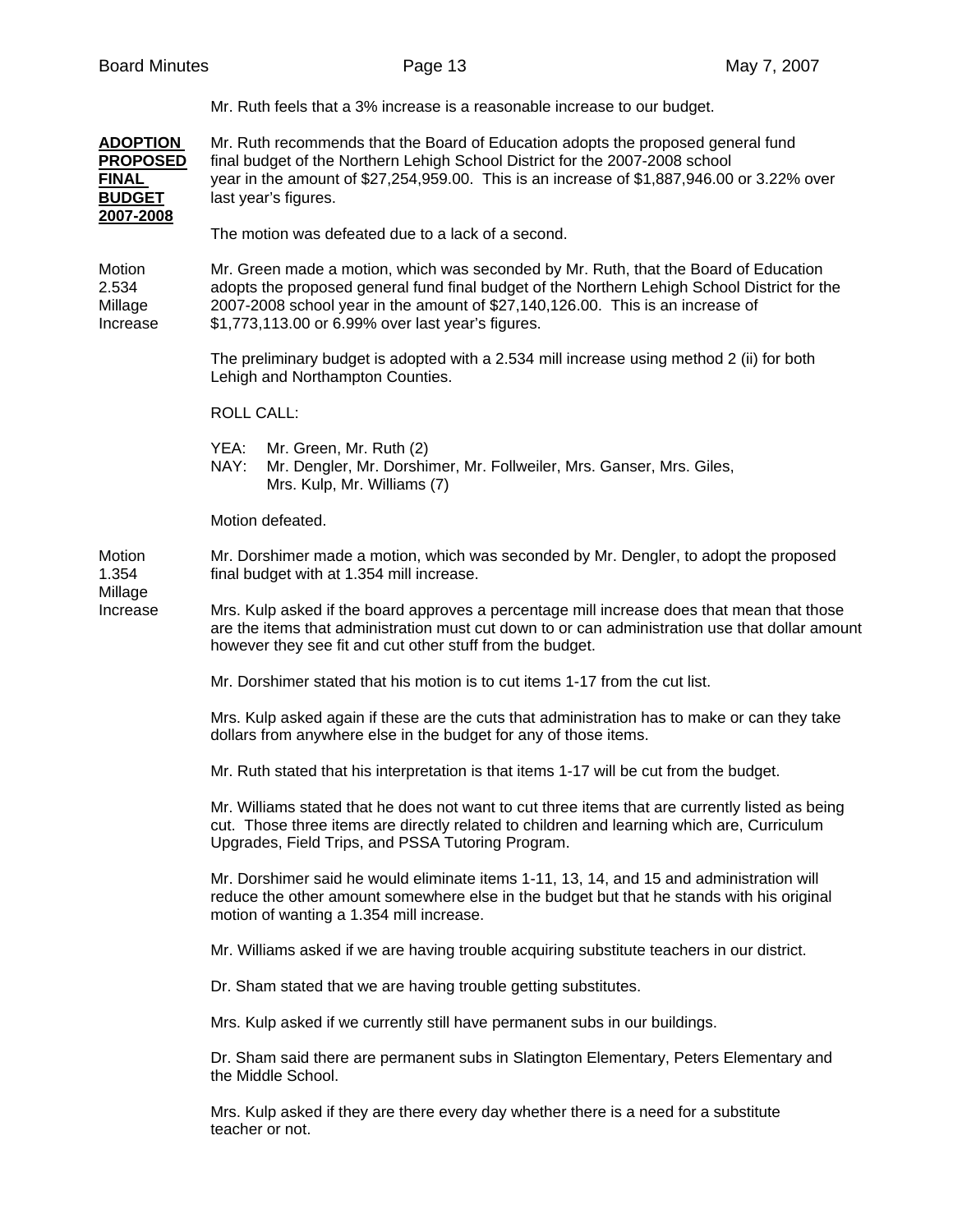Dr. Sham said that when they are not utilized in their building and there is a need for them at another building, they are sent to the other building. He stated there could be some days they are not utilized as a substitute but they are utilized in some other fashion. Dr. Sham stated that administration is not recommending these cuts and millage.

 Mr. Williams asked Mr. Dorshimer if there is any directive on how administration is to get to this lower amount.

 Mr. Dorshimer said that he just went to a millage rate and he feels there are some items left out of this cut list that are on other cut lists.

 Mr. Williams said he is not comfortable voting for something that is below what we have directed them to do and say we will figure it out later.

ROLL CALL:

 YEA: Mr. Dorshimer, Mr. Follweiler, Mrs. Ganser, Mrs. Giles, Mrs. Kulp, Mr. Dengler (6) NAY: Mr. Green, Mr. Williams, Mr. Ruth (3)

**Legal Notice** Mrs. Ganser made a motion, which was seconded by Mr. Dorshimer, to authorize the Secretary to publish a Legal Advertisement notifying every resident or inhabitant within the territorial limits of the school district of Northern Lehigh attaining eighteen (18) years of age, and every resident or inhabitant in said school district to notify the proper Per Capita Tax Enumerator within twelve (12) months of his or her becoming a resident or inhabitant, in accordance with the School Laws of Pennsylvania, Section 680. as amended June 16, 1972, Act 138. The assessors to contact are as follows:

| <b>BOROUGH OF WALNUTPORT</b> | Tera Knoll - Borough Secretary<br>Walnutport Borough Building<br>417 Lincoln Ave. Walnutport, PA 18088<br>610-767-1322        |
|------------------------------|-------------------------------------------------------------------------------------------------------------------------------|
| <b>WASHINGTON TOWNSHIP</b>   | Diane Frantz - Township Secretary<br>Washington Township Municipal Building<br>PO Box 27, Slatedale, PA 18079<br>610-767-8108 |
| <b>BOROUGH OF SLATINGTON</b> | John Kasten – Borough Secretary<br>125 South Walnut Street<br>Slatington, PA 18080<br>610-767-2131                            |

 YEA: Mr. Dengler, Mr. Dorshimer, Mr. Follweiler, Mrs. Ganser, Mrs. Giles, Mr. Green, Mrs. Kulp, Mr. Williams, Mr. Ruth (9) NAY: None (0)

## **ADJOURN-** Mr. Dorshimer made a motion, which was seconded by Mrs. Ganser, that the regular meeting of **MENT** the Northern Lehigh School District Board of School Directors is adjourned at 11:15 p.m.

 YEA: Mr. Dengler, Mr. Dorshimer, Mr. Follweiler, Mrs. Ganser, Mrs. Giles, Mr. Green, Mrs. Kulp, Mr. Williams, Mr. Ruth (9) NAY: None (0)

Respectfully submitted,

 Bryan C. Dorshimer **Secretary** 

ATTEST: The contract of the contract of the contract of the president